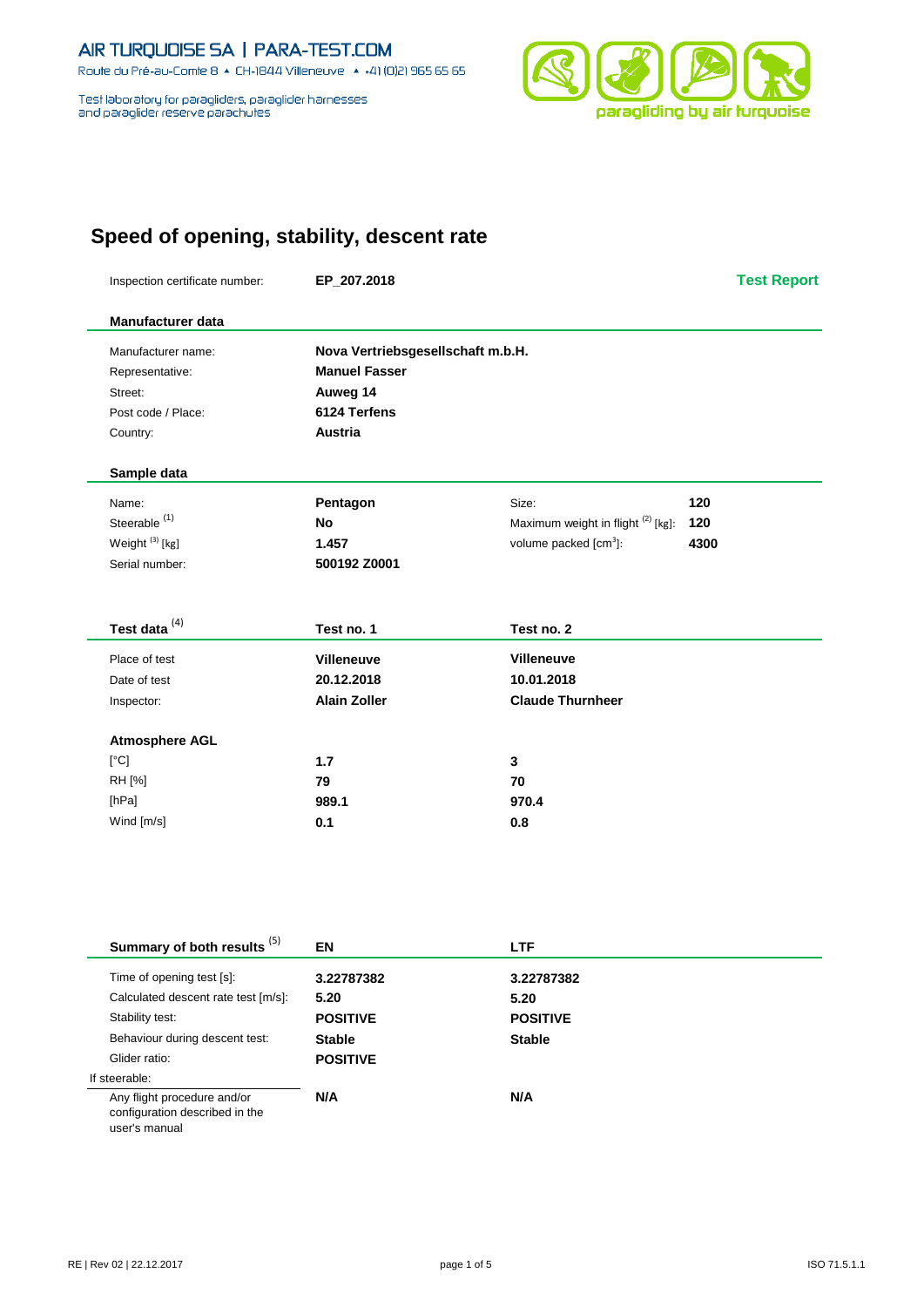Route du Pré-au-Comte 8 + CH-1844 Villeneuve + +41 (0)21 965 65 65

Test laboratory for paragliders, paraglider hamesses and paraglider reserve parachutes



## **Strength test - 40 m/s opening shock**

Inspection certificate number: **EP\_207.2018 Test Report Manufacturer data** Manufacturer name: **Nova Vertriebsgesellschaft m.b.H.** Representative: **Manuel Fasser** Street: **Auweg 14** Post code / Place: **6124 Terfens** Country: **Austria Sample data** Name: **Pentagon** Size: **120** Steerable **No** Maximum weight [kg]: **120** Weight [kg] **1.457** volume packed [cm<sup>3</sup>]: ]: **4300** Serial number: **500192 Z0001 Test data (1) Test no. 1 Test no. 2** Place of test **Muraz Muraz** Date of test **13.12.2017 13.12.2017** Corrected mass [kg] 121.23 121.23 Inspector: **Alain Zoller Alain Zoller Atmosphere AGL** [°C] **2 2** RH [%] **78.9 78.9** [hPa] **970.2 970.2** Wind [m/s] **0.1 0.1 0.1** 

| <b>Test results</b>                                           | Test no. 1      | Test no. 2      |
|---------------------------------------------------------------|-----------------|-----------------|
| Strength test (40m/s shock)<br>Aircraft speed uncertainty K=2 | <b>POSITIVE</b> | <b>POSITIVE</b> |
| $[m/s]^{(2)}$                                                 | 1.7             | 1.7             |

| Item / type no. | Validity   | <b>Manufacturer</b> | S/N |
|-----------------|------------|---------------------|-----|
| Weight          | 2020       | Air Turquoise SA    | N/A |
| Geos nº 11      | 08.05.2017 | JDC elec.           | 22  |
| Weak link       | 2020       | Tost                | N/A |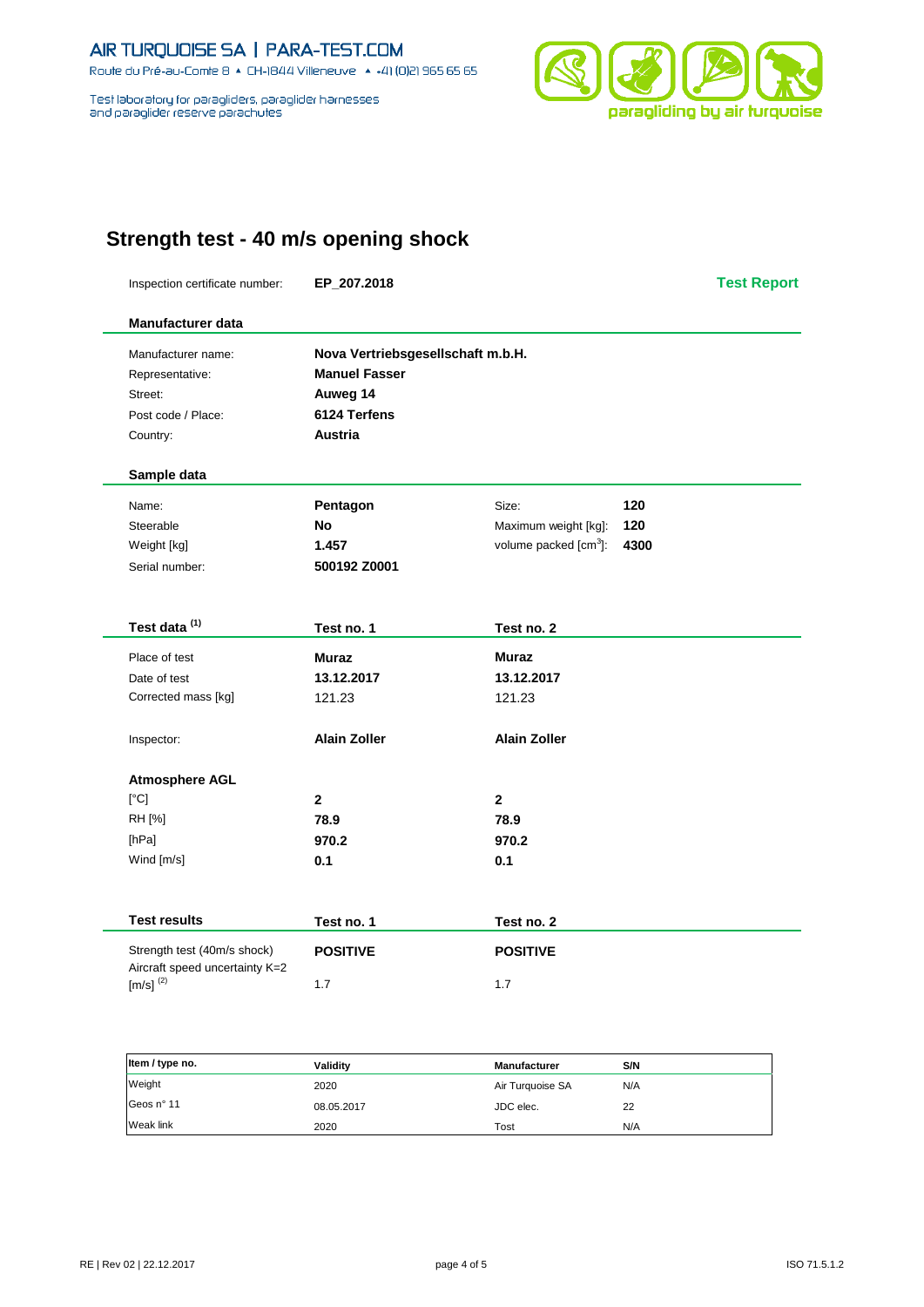Route du Pré-au-Comte 8 & CH-1844 Villeneuve | 4 +41 (0)21 965 65 65

Test laboratory for paragliders, paraglider hamesses<br>and paraglider reserve parachutes



Identification number:

MISC 062.2017

Nova Pentagon one size

### **Result summary**

Inner container strength test. Applied minimum 700 N for at least 10 seconds and at maximum strength.  $12.9 [s]$ Duration at the required strength: 749.0 [N] The maximum strength before broken:

Villeneuve Place of declaration 19.12.2017 Date of issue: Managing director

Signature:



This signature approve the validity of the test report, and can be included in the inspection certificate 71.5.1

Air Turquoise SA has thoroughly tested the sample of riser/bridle mentioned above and certifies its conformity with the standards: EN 12491 | 2001 chapter 5.3.2 and LTF 91/09 chapter 6.1.8

|                     |            | <b>Manufacturer</b> | Type no.   | S/N     |
|---------------------|------------|---------------------|------------|---------|
| Instrument          | Validity   |                     | 8431-10000 | 1185483 |
| Load Cell (axial)   | 01.06.2021 | Burster GmbH (DE)   |            |         |
| Winch               | 11.01.2018 | Arwin               | 300/600    | N/A     |
|                     |            | JDC elec.           | Geos n° 11 | 22      |
| Geos n° 11 Skywatch | 08.05.2017 |                     |            |         |

(1) Inner container: container of the folded emergency parachute.

(2) Inner container (the connection between handgrip and inner container) is loaded at min 700 [N] over 10 secondes. The deployment system is loaded until breaking. Each component is tested.

(3) Calculated value include the value minus the uncertainty (on safe side) / The uncertainty stated is the expanded uncertainty obtained by multiplying the standard<br>uncertainty by the coverage factor k = 2. The value of t